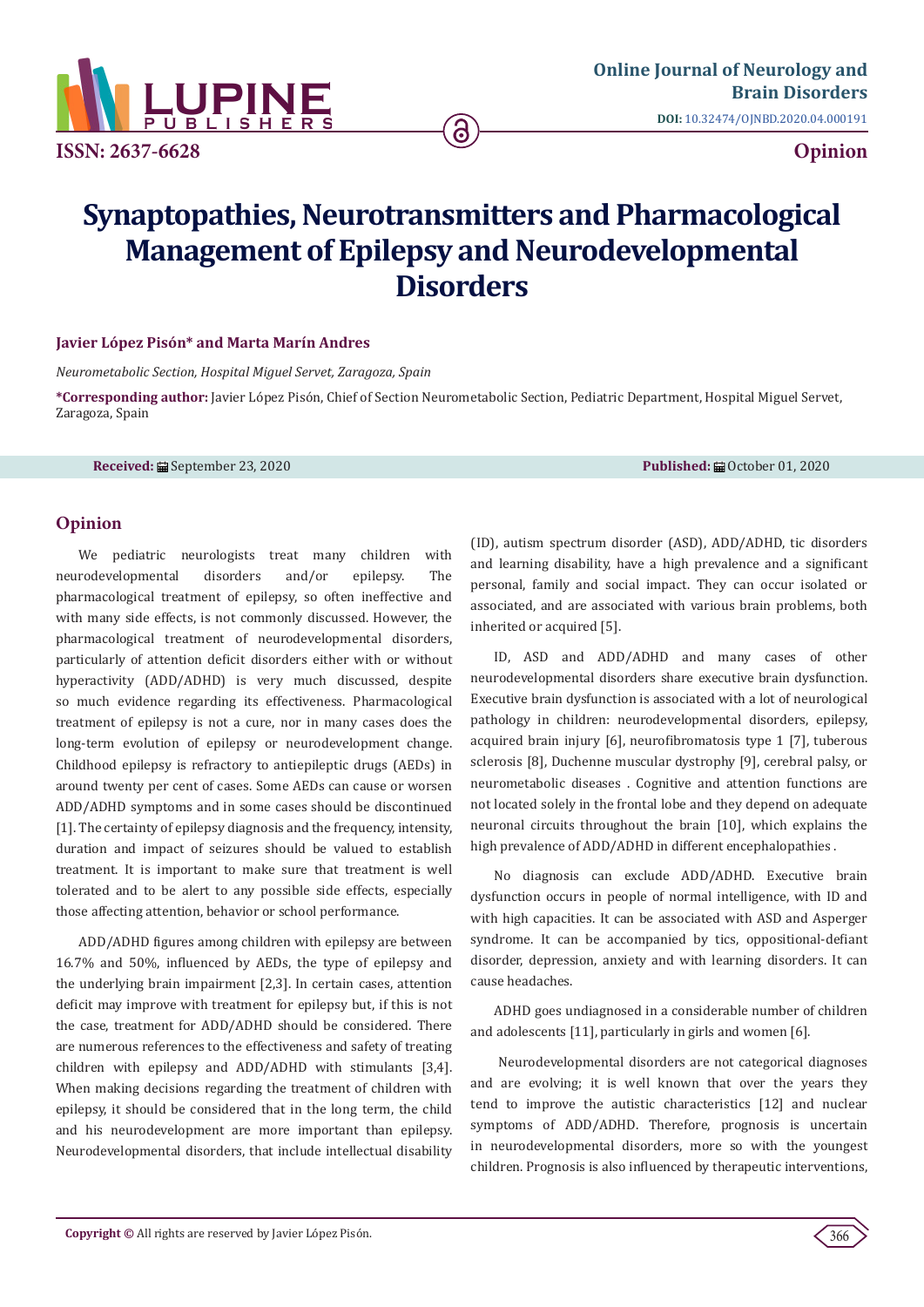including drug treatment. Executive brain dysfunction has effective drug treatment. Psychostimulants are effective in 80% of cases of ADD/ADHD. They help regulate the correct functioning of brain neurotransmitters, necessary for the executive brain function. Response can be very positive and can be observed from the beginning of treatment: changes the child's life, improves school performance, social relationships and family coexistence, time spent on sport and hobbies, and self-esteem. If stimulants fail to work or are not well tolerated, other drugs exist that can be effective and need to be tested.

The NICE Guideline of 2018 indicates that ADHD should be considered in all age groups with symptom criteria adjusted for age-appropriate changes in behaviour and that medication must be offered to children aged 5 years and over if their ADHD symptoms are still causing a persistent significant impairment in at least one domain after environmental modifications have been implemented [6].

 The Clinical Practice Guideline from the American Academy of Pediatrics of 2019 indicates that the pediatrician should initiate an evaluation for ADHD for any child or adolescent over 4 years old who presents academic or behavioral problems and symptoms of inattention, hyperactivity, or impulsivity, that treatments available have good evidence of efficacy and a lack of treatment means risking impaired outcomes, and that diagnostic criteria for ADHD can be applied to preschool-aged children (4-6 Years). The American Guide also advises caution with treatment for children 4 to 5 years of age as evidence suggests that the rate of metabolizing methylphenidate is slower and a child's response to stimulants is variable and unpredictable [11]. However, contrary to all evidence, over 20% of our patients diagnosed with ADD/ADHD received no pharmacological treatment, and 30% delayed the start of treatment an average of 20 months [5]. Once treatment is initiated, adherence is high [5,13].

A person's decision to start, change or stop treatment may be influenced by media coverage, teachers, family members, friends and differing opinion on the validity of a diagnosis of ADHD [6]. Cortes-Saladefont, et al. indicate that neurodevelopmental disorders, such as epilepsy and movement disorders, are frequently a sign of synaptopathies and there are treatment prospects aimed at regulating the function of neurotransmitters in the synaptic vesicles [14]. We already have drugs that improve brain executive function. It is our responsibility to offer them.

#### **References**

- 1. [Garzon P, Lemelle L, Auvin S \(2016\) Childhood absence epilepsy. An](https://pubmed.ncbi.nlm.nih.gov/27683026/) [update. Arch Pediatr 23\(11\): 1176-1183.](https://pubmed.ncbi.nlm.nih.gov/27683026/)
- 2. [Costa CR, Oliveira GM, Gomes M, Maia Filho HS \(2015\) Clinical and](https://pubmed.ncbi.nlm.nih.gov/25742577/) [neuropsychological assessment of attention and ADHD comorbidity](https://pubmed.ncbi.nlm.nih.gov/25742577/) [in a sample of children and adolescents with idiopathic epilepsy. Arq](https://pubmed.ncbi.nlm.nih.gov/25742577/) [Neuropsiquiatr 73\(2\): 96-103.](https://pubmed.ncbi.nlm.nih.gov/25742577/)
- 3. [Besag F, Gobbi G, Caplan R, Sillanpää M, Aldenkamp A, et al. \(2016\)](https://pubmed.ncbi.nlm.nih.gov/27210536/) [Psychiatric and Behavioural Disorders in Children with Epilepsy \(ILAE](https://pubmed.ncbi.nlm.nih.gov/27210536/) [Task Force Report\) Epilepsy and ADHD. Epileptic Disord, Online ahead](https://pubmed.ncbi.nlm.nih.gov/27210536/) [of print.](https://pubmed.ncbi.nlm.nih.gov/27210536/)
- 4. [Ravi M, Ickowicz A \(2016\) Epilepsy, Attention-Deficit Hyperactivity](https://pubmed.ncbi.nlm.nih.gov/27047557/) [Disorder and Methylphenidate Critical Examination of Guiding Evidence.](https://pubmed.ncbi.nlm.nih.gov/27047557/) [J Can Acad Child Adolesc Psychiatry 25\(1\): 50-58.](https://pubmed.ncbi.nlm.nih.gov/27047557/)
- 5. [Marín Andrés M, Gutiérrez Sánchez AM, Martínez de Morentin](https://www.sap.org.ar/docs/publicaciones/archivosarg/2020/v118n4a18.pdf) [Navarcorena AL, Bernadó Fonz RA, et al. \(2020\) Attention deficit](https://www.sap.org.ar/docs/publicaciones/archivosarg/2020/v118n4a18.pdf) [disorder with or without hyperactivity isolated in Neuropediatrics](https://www.sap.org.ar/docs/publicaciones/archivosarg/2020/v118n4a18.pdf) [consultation. Number of cases. Arch Argent Pediatr 118\(4\): e405-e409.](https://www.sap.org.ar/docs/publicaciones/archivosarg/2020/v118n4a18.pdf)
- 6. [\(2018\) Attention deficit hyperactivity disorder: diagnosis and](https://www.nice.org.uk/guidance/ng87) [management. NICE guideline \[NG87\], London.](https://www.nice.org.uk/guidance/ng87)
- 7. [Sanchez-Marco SB, Lopez-Pison J, Serrano-Vinuales I, Troyas-Fernandez](https://pubmed.ncbi.nlm.nih.gov/30560983/) [de Garayalde L, Lafuente-Hidalgo M, et al. \(2019\) Neurofibromatosis](https://pubmed.ncbi.nlm.nih.gov/30560983/) [type 1 and attention-deficit disorder. Our current experience. Nuestra](https://pubmed.ncbi.nlm.nih.gov/30560983/) [experiencia. Rev Neurol 68\(1\): 7-10.](https://pubmed.ncbi.nlm.nih.gov/30560983/)
- 8. [Wilbur C, Sanguansermsri C, Chable H, Anghelina M, Peinhof S, et al.](https://pubmed.ncbi.nlm.nih.gov/28004629/) [\(2017\) Manifestations of Tuberous Sclerosis Complex: The Experience](https://pubmed.ncbi.nlm.nih.gov/28004629/) [of a Provincial Clinic. Can J Neurol Sci 44\(1\): 35-43](https://pubmed.ncbi.nlm.nih.gov/28004629/)
- 9. [Ricotti V, Mandy WP, Scoto M, Pane M, Deconinck N, et al. \(2016\)](https://pubmed.ncbi.nlm.nih.gov/26365034/) [Neurodevelopmental, emotional, and behavioural problems in](https://pubmed.ncbi.nlm.nih.gov/26365034/) [Duchenne muscular dystrophy in relation to underlying dystrophin gene](https://pubmed.ncbi.nlm.nih.gov/26365034/) [mutations. Dev Med Child Neurol 58\(1\): 77-84.](https://pubmed.ncbi.nlm.nih.gov/26365034/)
- 10. [Martijn P van den Heuvel, Olaf Sporns \(2013\) An anatomical substrate](https://pubmed.ncbi.nlm.nih.gov/24005300/) [for integration among functional networks in human cortex. J Neurosci](https://pubmed.ncbi.nlm.nih.gov/24005300/) [33\(36\):14489-14500.](https://pubmed.ncbi.nlm.nih.gov/24005300/)
- 11. [Mark L Wolraich, Joseph F Hagan, Carla Allan, Eugenia Chan, Dale](https://pubmed.ncbi.nlm.nih.gov/31570648/) [Davison, et al. \(2019\) Clinical Practice Guideline for the Diagnosis,](https://pubmed.ncbi.nlm.nih.gov/31570648/) [Evaluation, and Treatment of Attention-Deficit/Hyperactivity Disorder](https://pubmed.ncbi.nlm.nih.gov/31570648/) [in Children and Adolescents. American Academy of Pediatrics. Pediatrics](https://pubmed.ncbi.nlm.nih.gov/31570648/) [144\(4\): e20192528.](https://pubmed.ncbi.nlm.nih.gov/31570648/)
- 12. [Heather A Close, Li-Ching Lee, Christopher N Kaufmann, Andrew W](https://pubmed.ncbi.nlm.nih.gov/22271695/) [Zimmerman \(2012\) Co-occuring Conditions and Change in Diagnosis in](https://pubmed.ncbi.nlm.nih.gov/22271695/) [Autism Spectrum Disorders. Pediatrics 129\(2\): e305-316.](https://pubmed.ncbi.nlm.nih.gov/22271695/)
- 13. [Visser SN, Danielson ML, Bitsko RH, Holbrook JR, Kogan MD, et al.](https://pubmed.ncbi.nlm.nih.gov/24342384/) [\(2014\) Trends in the parent-report of health care provider-diagnosed](https://pubmed.ncbi.nlm.nih.gov/24342384/) [and medicated attention-deficit/hyperactivity disorder: United States,](https://pubmed.ncbi.nlm.nih.gov/24342384/) [2003-2011. J Am Acad Child Adolesc Psychiatry 53\(1\): 34-46.e2.](https://pubmed.ncbi.nlm.nih.gov/24342384/)
- 14. [E Cortès Saladelafont, A Tristán Noguero, R Artuch, X Altafaj, A Bayès,](https://pubmed.ncbi.nlm.nih.gov/28284392/) [et al. \(2016\) Diseases of the Synaptic Vesicle: A Potential New Group of](https://pubmed.ncbi.nlm.nih.gov/28284392/) [Neurometabolic Disorders Affecting Neurotransmission. Semin Pediatr](https://pubmed.ncbi.nlm.nih.gov/28284392/) [Neurol 23\(4\): 306-320.](https://pubmed.ncbi.nlm.nih.gov/28284392/)